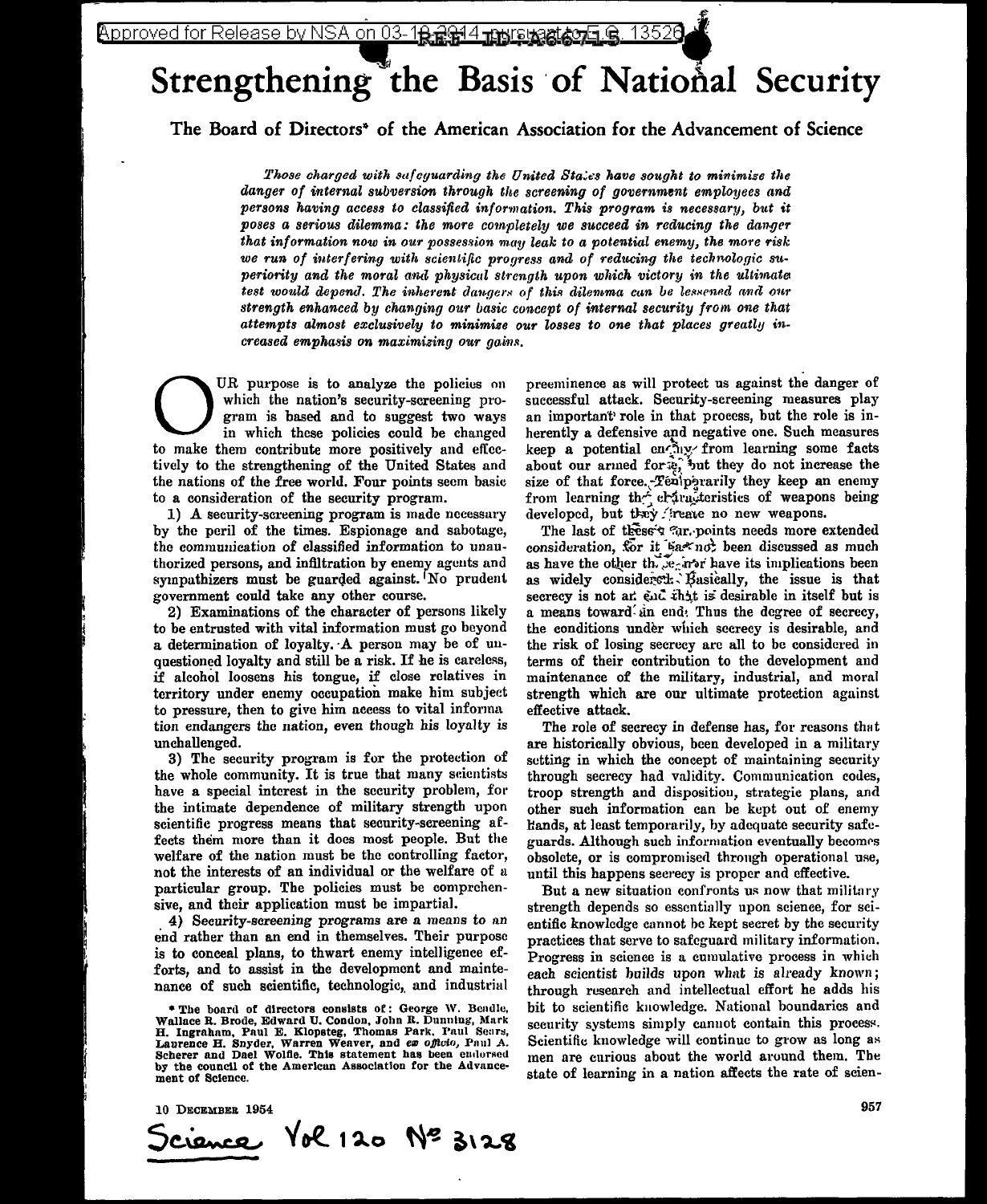



speed and volume with which a nation can translate tific progress; and the state of technology affects scientific findings into practical applications, be those applications of a military or of a peaceful nature. In scientific knowledge one nation may lead another, and in the application of scientific knowledge to military problems one nation may progress along lines not yet recognized by another as being feasible or important. When this is the case, security precautions may provide an advantage of time. But among advanced nations the difference is of time only. The basic fact is that there simply are no such things as permanent scientific secrets. Even the time difference is sometimes lacking; recent decades have been filled with instances in which the same fundamental discovery or the same military application appeared practically simultaneously in two or more countries.

Once it is recognized that there is no such thing as a permanent scientific secret, the whole picture changes. If security demands scientific superiority, and if superiority cannot be achieved by attempts to keep scientific progress secret, then how can superiority be achieved and maintained? Clearly the security of the nation requires the most favorable circumstances for the advancement of science, an environment that will foster a healthier, more imaginative, more energetic development than that which serves the enemies of freedom.

The truth of these ideas has not yet been generally recognized. In fact, the belief is widely held that, by taking sufficient precaution, we can safeguard the scientific secrets now in our possession, and that taking these precautions is therefore the most effective means available of maintaining our national security. These beliefs have led to the negative concept of security that is in current use. This concept assumes that we possess secrets that give us an edge of superiority. It assumes that the loss of a few secrets is likely to mean the difference betwen success and failure. But instead of trying to determine what information is of such critical importance, it is assumed that we must safeguard the security of large amorphous categories of information.

So pervasive has this type of thinking become that it has blurred the distinction between information that is vital and information that is not, between that which can be kept secret and that which cannot. There remains, of course, a proper role for secrecy to play. The disposition of troops and plans for troop movements, the kinds and capabilities of new weapons and the plans for their use if necessary-all such information obviously should be protected, and the relatively few people who must have access to it clearly need to be carefully screened. Under certain circumstances this may also be true of scientific knowledge. It is quite possible that an important scientific discovery that has profound implications for defense is made during a time of emergency. The time of discovery is thus sometimes an element, and under such circumstances the discovery should be held secret until it is known that a potential enemy also has it. These cases

ID :  $A66715$ <br>the involve the difficulty of deciding between the advan-<br>ate tages of classifying a discovery and the advantages<br>ose of giving it to the scientific community. The bracker involve the difficulty of deciding between the advanof giving it to the scientific community. The burden of proof that a discovery should be classified rests squarely on the classifier.

But not all knowledge belongs in the classified category, and-admitting that the categorization is sometimes difficult-for such information as does not, the emphasis in our thinking should be on the positive side of progress rather than on the negative side of secrecy. With scientific knowledge advancing in many countries, as it most certainly is, our major effort should be on further progress and more advanced application instead of upon preserving the secrecy of the scientific knowledge we already have. We cannot possibly keep scientific knowledge secret; but we can hope to keep ahead of our potential enemies in basic knowledge and in the application of that knowledge.

A positive program of preserving national security by keeping ahead would substitute the question *How can we best aid national progress* T for the negative question *How can we avoid the danger of leaksT* Instead of asking *How can we minimize our losses*? it would ask *How can we maximize our gains*? If-as is likely-we should be numerically outnumbered, our superior strength must come from making better use of the material and human resources we do have. It follows that ability to make positive contributions to the nation's welfare and progress should be a primary criterion of a person's suitability for any position other than positions involving access to the types of information that must properly be closely guarded. We do not find that this criterion is now, in actual practice, the primary one. It is necessary to ask *What*   $s$ *ecurity risk is incurred in employing this person?* But it is also vital to ask *What risk of delayed progress or diminished achievement is incurred in not employing him* T Granting the obvious fact that every person is to some extent, however small, a security risk, screening boards are faced with the difficult task of assessing the size of the risk and then balancing that risk against the gains that may accrue if the risk is taken. It appears that in practice the potential gains have been given little consideration, while great emphasis has been placed upon the risk.

We propose two changes. First, that greater weight be given to a man's potential contributions. The risk involved must still be considered, but for any given position we can afford a larger risk if we stand to make a great gain than if we can expect only a small one. The difficulties of determining and properly weighting the positive factors which should be given greater consideration are clearly great. But scientists would welcome the opportunity to cooperate with government officials in developing appropriate standards and procedures. Even with such standards, decisions would be necessary; and many of the decisions would be difficult to make, for the whole man should be considered, his strengths and possible contributions as well as his weaknesses and possible danger.

Our second proposal offers much less difficulty. We